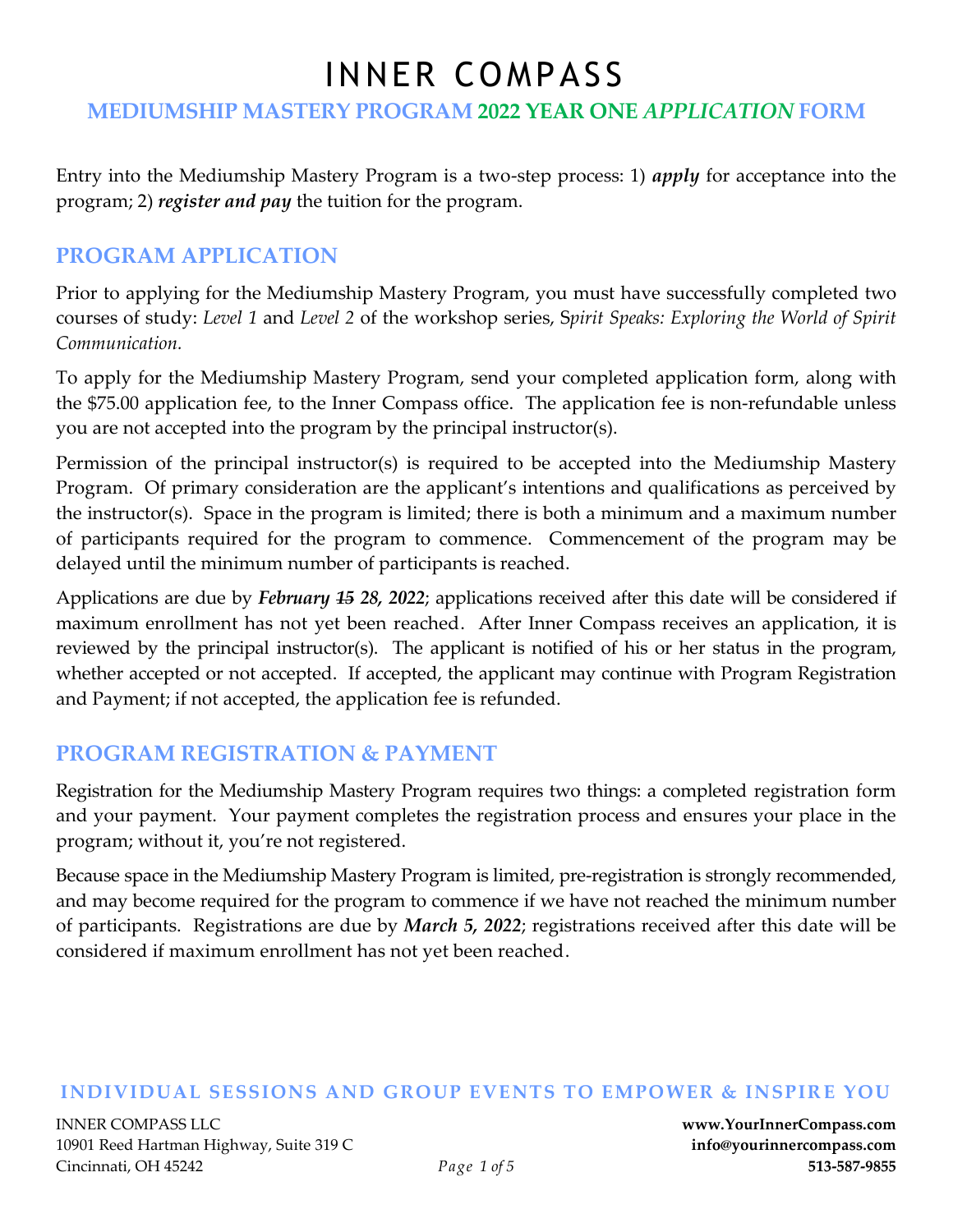## **MEDIUMSHIP MASTERY PROGRAM 2022 YEAR ONE** *APPLICATION* **FORM**

## **TUITION PAYMENT OPTIONS**

**OPTION ONE: Two payments of \$1,195.00 each**. The first payment of \$1195 is due on March 5, 2022. The second payment is due on June 1, 2022. Please note: the \$75.00 application fee is separate from the tuition requirement.

**OPTION TWO: Six installments of \$415.00 each**. The first installment of \$415 is due on March 5, 2022; the remaining five installments are due on 4/1/2022, 5/1/2022, 6/1/2022, 7/1/2022, and 8/1/2022, respectively. Please note: the \$75.00 application fee is separate from the tuition requirement.

**TUITION INCLUDES:** 80 hours of instruction plus bonus items: binder & handouts (\$18 value); custom meditation journal (\$17 value); two 30-minute private mediumship readings with the principal instructors (\$175 value); twelve monthly development circles (\$240 value). Total value of included items is \$450. Discounts on other Inner Compass Academy offerings are available also.

## **CANCELLATION POLICY**

Inner Compass reserves the right to cancel the Mediumship Mastery Program or any session(s) within the program, at any time. If the entire program is cancelled, a full tuition refund will be provided; if a session(s) is cancelled, a pro-rated tuition refund will be provided. In practice, Inner Compass prefers to reschedule for a day(s) and time(s) that can be accommodated by participants, in which case no refund is provided.

Tuition refunds are available, less a processing fee consisting of \$100, if you notify us in writing of your cancellation 15 or more days before the program begins. Non-refundable credit toward a future Inner Compass event(s) is available, less the processing fee, if you notify us in writing of your cancellation between 14 and one day(s) before the Fall Semester begins; credit may be applied to an Inner Compass event(s) for one year following date of issue. No refund or credit is available, and the balance of any/all tuition payment(s)/installment(s) for the Full Year, is due immediately if you cancel on the day the program begins or later, if you do not show up, or if you otherwise withdraw from the program. Inner Compass reserves the right to release participant(s) from this financial obligation, if the need to cancel or withdraw from the program is due to unforeseeable circumstances beyond the participant(s)' control.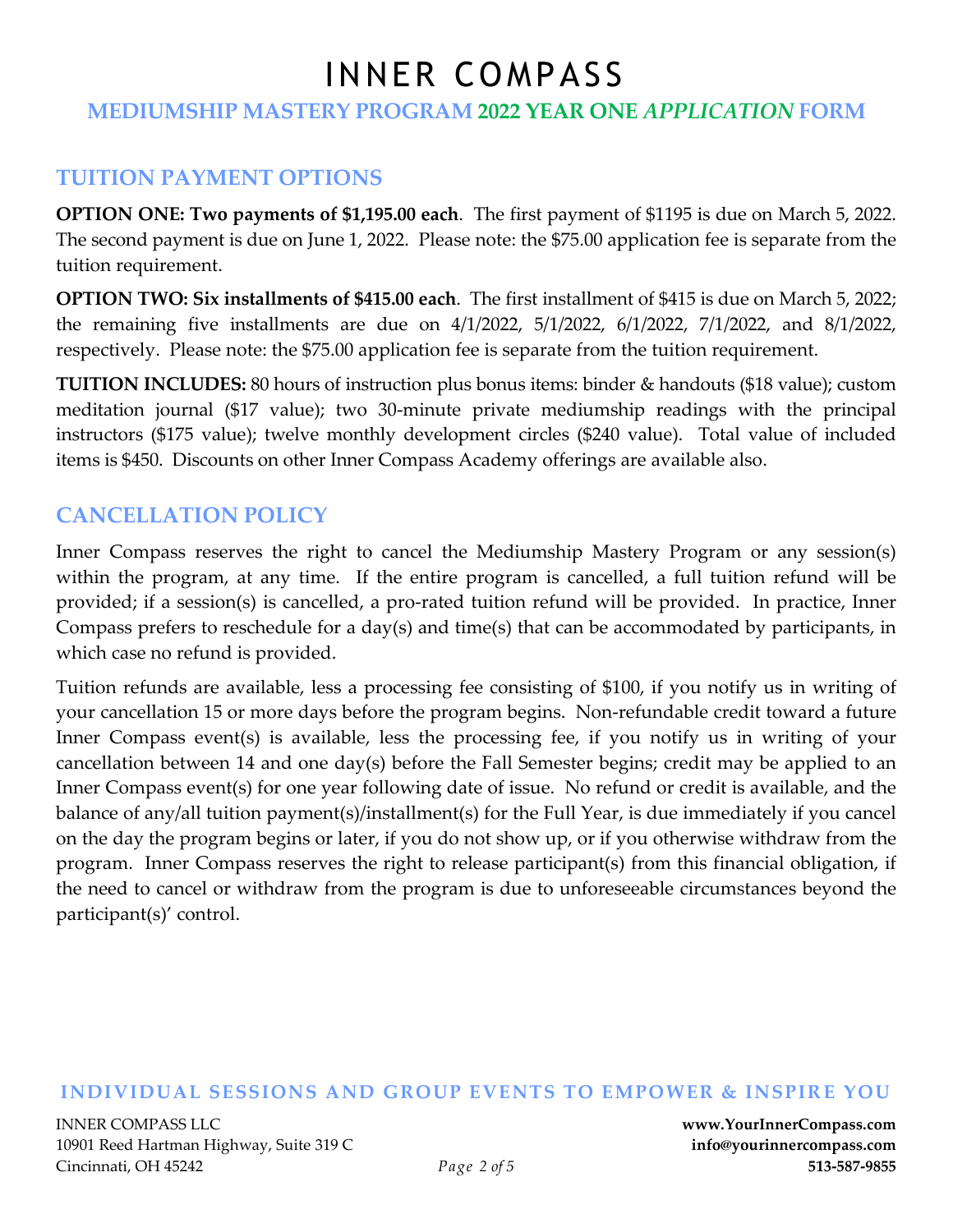### **MEDIUMSHIP MASTERY PROGRAM 2022 YEAR ONE** *APPLICATION* **FORM**

|                                                 | Name                  |  |
|-------------------------------------------------|-----------------------|--|
| <b>PLEASE</b><br><b>PRINT</b><br><b>CLEARLY</b> | <b>Street Address</b> |  |
|                                                 | City, State, ZIP      |  |
|                                                 | Telephone             |  |
|                                                 | <b>Email Address</b>  |  |
| Spirit Speaks L1 completion date                |                       |  |
| Spirit Speaks L2 completion date                |                       |  |

**List/describe your current occupation or vocation.** 

**List/describe your general educational background.** 

**List/describe your religious and/or spiritual background and education (include relevant background from both childhood and adulthood).**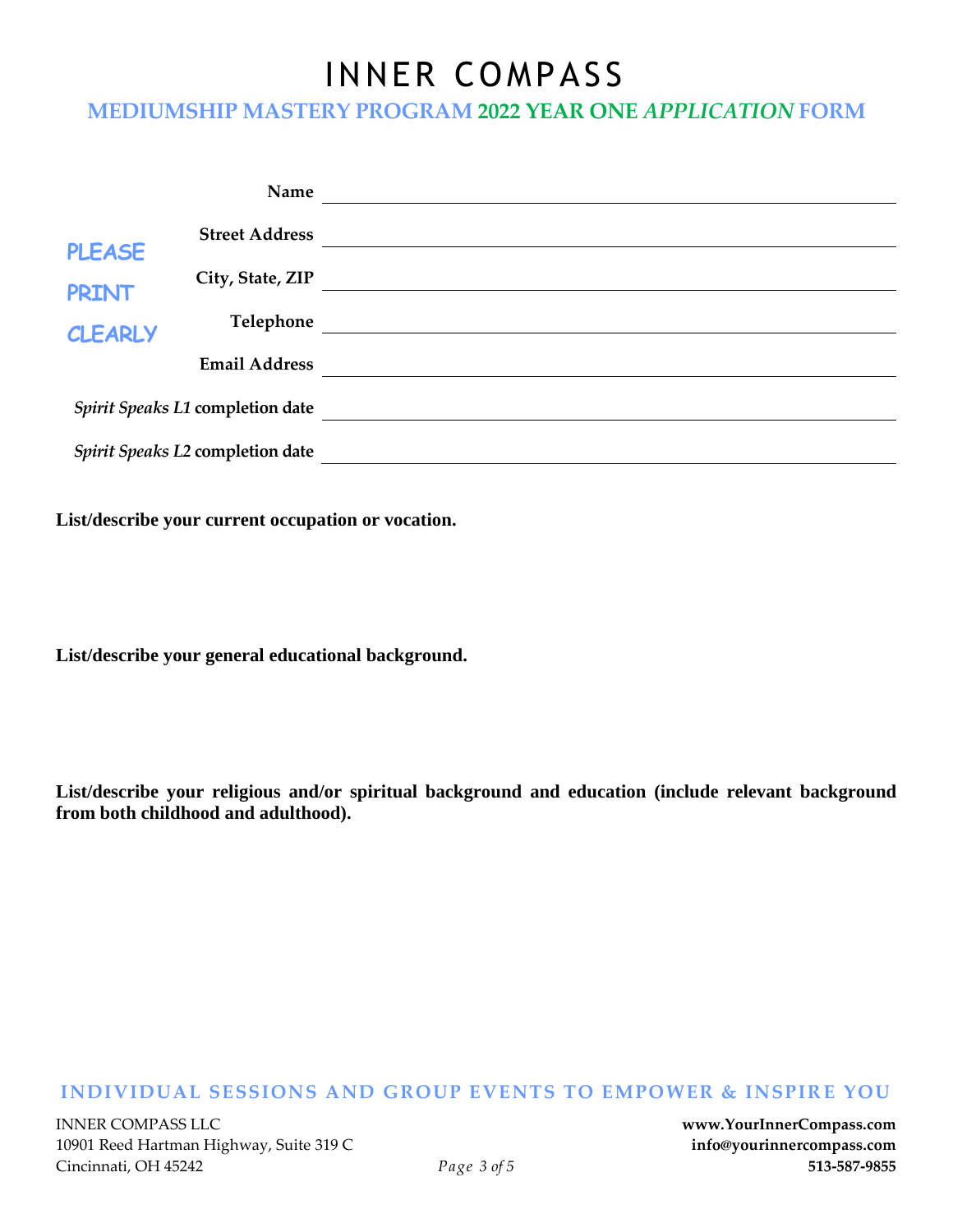### **MEDIUMSHIP MASTERY PROGRAM 2022 YEAR ONE** *APPLICATION* **FORM**

**List/describe your prior development in mediumship/intuition/psychic work, as well as in healing/energy work and other metaphysical/spiritual disciplines, including certifications, courses of instruction, teachers, circles, and working experience.** 

**List/describe any significant life experiences you have had that may be relevant to your mediumship/ intuition/psychic development, such as a near-death or out-of-body experience; visions or personal revelations; and healing or personal growth experiences.** 

Tell us about the overall direction of your life, and how you envision this program of study will affect **your life's direction.** 

Tell us why you want to do this program of study, and what you hope to learn. List three things that you **would like to receive from this program of study.**